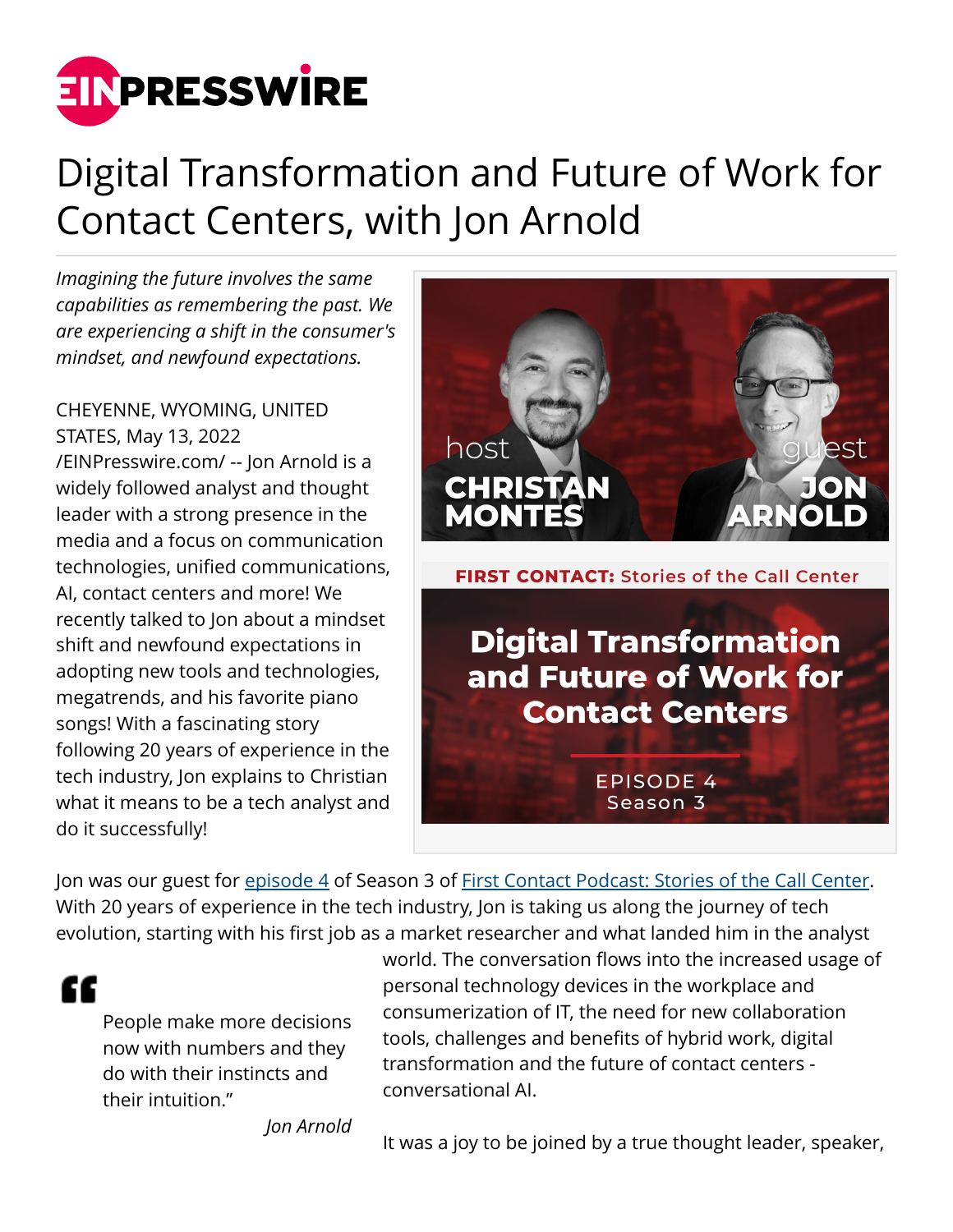tech analyst and content creator in the world of digital transformation in the workplace. Jon was cited several times among the top analysts covering the contact center industry.

In January 2022, Jon was included in "16 Hybrid Work Influencers to Follow" and "16 CCaaS Influencers to Follow", and in December 2021 was listed in



"Top 50 Contact Center Twitter Accounts to Follow". Also in 2021, Jon was included in "Who's Who in Unified Communications?", and "Who's Who in Telecoms?".

With an experience of over 20 years in consulting, he's been at the forefront of countless digital shifts within the business world. On his podcast, "Watch the Space", he's exploring technologydriven spaces, the future of work, contact centers and CX, to name but a few key topics. However, we can't think of anyone more responsible for thought leadership in this space than him.

Together with our host Christian Montes, they've touched upon topics like:

- The evolution of tech communication
- Consumerization of IT and the implications for contact centers
- The job of an analyst and why is it important
- Future of work and its fluidness
- Hybrid work and the proper tools for contact center agents
- Digital transformation is a process, everything is transitioning
- Conversational AI and the shift from person to machine

NobelBiz is a Contact Center software and voice carrier provider that has grown to serve Contact Centers globally.

Being more an extension of its clients' services, rather than a direct vendor, the company combines multiple carrier systems into a single unified network with worldwide backups. NobelBiz also offers advanced [Omnichannel software solutions](https://nobelbiz.com/technology/omni-plus-omnichannel-contact-center-solution/) that handle text (email, webchat, SMS), social media, and voice in a single interface.

The First Contact Podcast: Stories of the Call Center and the NobelBiz webinar series aims to deliver monthly information-rich episodes that can teach you how to improve your Contact Center business.

Are you a proud member of the Contact Center industry? Do you want to impart your knowledge to our viewers? Do you know anyone who fits these criteria? Email us at mirela.otea@nobelbiz.com and let's set up a meeting.

Mirela Otea NobelBiz +1 303-619-3716